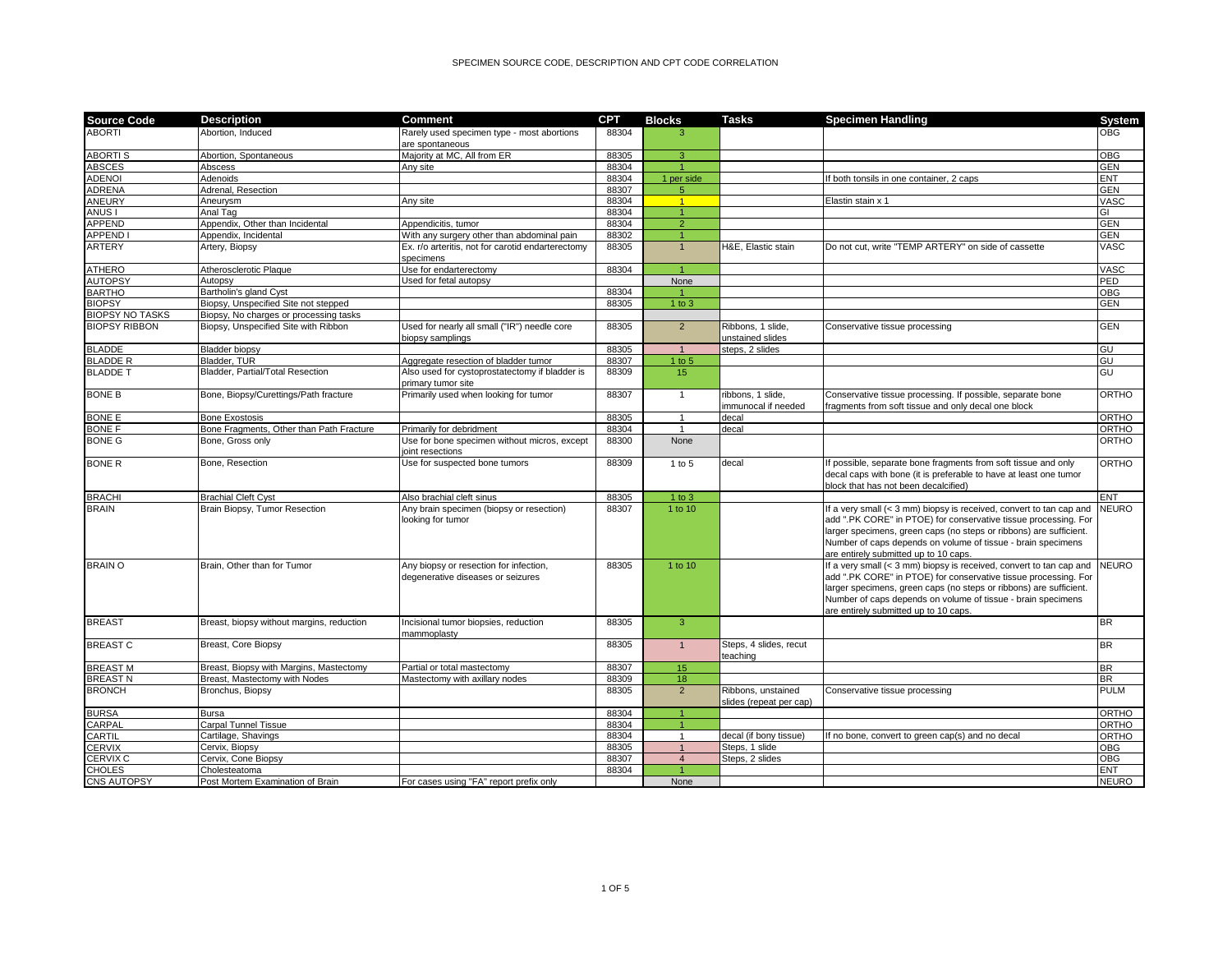| <b>COLON</b>    | Colon, Biopsy                           | May be labeled as cecum, ascending, hepatic<br>flexure, transverse, splenic flexure, descending<br>colon, or rectum - these are all "colon biopsies".<br>For r/o Hirshsprung's, see below              | 88305     | $\mathbf{1}$            | Steps, 1 slide                                                                              |                                                                                                                                                                                        | GI           |
|-----------------|-----------------------------------------|--------------------------------------------------------------------------------------------------------------------------------------------------------------------------------------------------------|-----------|-------------------------|---------------------------------------------------------------------------------------------|----------------------------------------------------------------------------------------------------------------------------------------------------------------------------------------|--------------|
| <b>COLON H</b>  | Colon, Hirschprungs                     | Hirshprung's biopsy handling - If separate fresh<br>specimen is received, accession as separate<br>specimen, transfer to formalin, and accession<br>as "COLON H". Do not change any specimen<br>tasks. | 88305     | $\overline{1}$          | Steps x 3, Choline<br>Transporter (CHT) IHC,<br>Calretinin IHC,<br>unstained x 1, steps x 3 |                                                                                                                                                                                        |              |
| <b>COLON O</b>  | Colon, Partial Resec., Other than Tumor | For partial resection, not for tumor (i.e.<br>diverticulosis, obstruction, bleeding)                                                                                                                   | 88307     | 10                      |                                                                                             |                                                                                                                                                                                        | GI           |
| <b>COLON R</b>  | Colon, Segmental Resection for Tumor    | May be used for any colon or rectal tumor<br>resection                                                                                                                                                 | 88309     | 15                      |                                                                                             |                                                                                                                                                                                        | GI           |
| <b>COLON T</b>  | Colon, total Resection                  | Primarily resection for IBD/UC                                                                                                                                                                         | 88309     | 10 <sup>°</sup>         |                                                                                             |                                                                                                                                                                                        | GI           |
| COLOST          | Colostomy Stoma                         | Use for any GI stoma removal                                                                                                                                                                           | 88304     | $\overline{2}$          |                                                                                             |                                                                                                                                                                                        | GI           |
| <b>CONJUN</b>   | Conjunctiva                             |                                                                                                                                                                                                        | 88304     | $\overline{1}$          |                                                                                             |                                                                                                                                                                                        | OPTH         |
| <b>CORNEA</b>   | Cornea                                  |                                                                                                                                                                                                        | 88304     | $\overline{1}$          |                                                                                             |                                                                                                                                                                                        | OPTH         |
| <b>DEBRID</b>   | Soft Tissue, Debridement                | May be used for any debridement                                                                                                                                                                        | 88304     |                         |                                                                                             |                                                                                                                                                                                        | <b>GEN</b>   |
| <b>DIVERTI</b>  | <b>Diverticulum</b>                     | Typically small intestine, NOT for colonic<br>diverticulosis                                                                                                                                           | 88304     | $\blacktriangleleft$    |                                                                                             |                                                                                                                                                                                        | <b>GEN</b>   |
| <b>DUODEN</b>   | Duodenum, biopsy                        |                                                                                                                                                                                                        | 88305     | $\mathbf{1}$            | Steps, 1 slide                                                                              |                                                                                                                                                                                        | GI           |
| <b>DUPUT</b>    | Dupuytren's Contracture Tissue          | May also be listed as palmar or plantar<br>fibromatosis                                                                                                                                                | 88304     |                         |                                                                                             |                                                                                                                                                                                        | <b>ORTHO</b> |
| <b>EMBOLU</b>   | Embolus                                 |                                                                                                                                                                                                        | 88304     | $\blacktriangleleft$    |                                                                                             |                                                                                                                                                                                        | VASC         |
| <b>ENDOCE</b>   | Endocervix, Curettings/Biopsy           |                                                                                                                                                                                                        | 88305     | $\overline{1}$          |                                                                                             |                                                                                                                                                                                        | <b>OBG</b>   |
| <b>ENDOME</b>   | Endometrium, Curettings/Biopsy          |                                                                                                                                                                                                        | 88305     | $\mathbf{1}$            | Steps, 2 slides                                                                             |                                                                                                                                                                                        | <b>OBG</b>   |
| <b>ESOPHA</b>   | Esophagus, Biopsy                       |                                                                                                                                                                                                        | 88305     | $\mathbf{1}$            | Steps, 1 slide                                                                              | Grossing staff: Order PAS stain if requisition states to "rule out<br>Candida"; yellow cap if PAS stain ordered                                                                        | GI           |
| <b>ESOPHAR</b>  | Esophagus, Resection                    |                                                                                                                                                                                                        | 88309     | 15                      |                                                                                             |                                                                                                                                                                                        | GI           |
| <b>EXTREM</b>   | Extremeity, Trau.Amputation, with micro | Do not use for gross only amputations                                                                                                                                                                  | 88305     | $\overline{\mathbf{z}}$ |                                                                                             |                                                                                                                                                                                        | <b>ORTHO</b> |
| <b>EXTREM D</b> | Extremity, Disarticulation              |                                                                                                                                                                                                        | 88309     | 3 green, 1 white        |                                                                                             |                                                                                                                                                                                        | ORTHO        |
| <b>EXTREM G</b> | Extremity, Amputation, Gross Only       |                                                                                                                                                                                                        | 88300     | $\Omega$                |                                                                                             |                                                                                                                                                                                        | <b>ORTHO</b> |
| <b>EXTREM O</b> | Extremity, Amputation, Non-traumatic    |                                                                                                                                                                                                        | 88307     | 3 green, 1 white        |                                                                                             |                                                                                                                                                                                        | ORTHO        |
| EYE             | Eye, Enucleation                        |                                                                                                                                                                                                        | 88307     |                         |                                                                                             | Send specimen to FMO for consultation with Dr. Keefe if for<br>primary ocular disease; if removed secondary to regional tumor,<br>may process at MC                                    | OPTH         |
| <b>FALLOP</b>   | Fallopian Tube, Sterilization           |                                                                                                                                                                                                        | 88302     | $\mathbf{1}$            |                                                                                             | Write "ON END" on side of cap                                                                                                                                                          | <b>OBG</b>   |
| <b>FALLOP B</b> | Fallopian Tube, Biopsy                  |                                                                                                                                                                                                        | 88305     | $\overline{1}$          |                                                                                             |                                                                                                                                                                                        | <b>OBG</b>   |
| <b>FALLOP C</b> | Fallopian Tube, Part of Hyst. or Oophor | Use for separately submitted tubes<br>accompanying either an ovary or uterus                                                                                                                           | no charge | 3                       |                                                                                             |                                                                                                                                                                                        | <b>OBG</b>   |
| <b>FALLOP E</b> | Fallopain tube, Ectopic Pregnancy       |                                                                                                                                                                                                        | 88305     | 3                       |                                                                                             |                                                                                                                                                                                        | OBG          |
| <b>FEMORA F</b> | Femoral Head, Fracture                  |                                                                                                                                                                                                        | 88305     | $\mathbf{1}$            | Decal                                                                                       | If soft tissue is present at fracture site, submit additional non-<br>decalcified tissue in a green cap (in addition to decalcified tissue)                                            | ORTHO        |
| <b>FEMORA G</b> | Femoral Head, Gross Only                | for degenerative arthritis                                                                                                                                                                             | 88300     | $\mathbf{0}$            |                                                                                             |                                                                                                                                                                                        | ORTHO        |
| <b>FEMORA O</b> | Femoral Head, Other Than Fracture       | Usually for aseptic necrosis                                                                                                                                                                           | 88304     | $\mathbf{1}$            | Decal                                                                                       |                                                                                                                                                                                        | <b>ORTHO</b> |
| <b>FETUS</b>    | Fetus, with Dissection                  | If gross only, use GROSS, if part of POC, use<br>appropriate ABORTI                                                                                                                                    | 88309     | 5 <sub>5</sub>          |                                                                                             | For all specimen with identifiable fetal parts, specimen is handled<br>by autopsy resident/pediatric pathologist. Page resident on autopsy<br>service to notify of pending examination | OBG          |
| <b>FINGER</b>   | Finger, Traum. Amputation, with micros  | Primarily used for delayed traumatic<br>amputations                                                                                                                                                    | 88302     | 3                       |                                                                                             |                                                                                                                                                                                        | ORTHO        |
| <b>FINGER G</b> | Finger, Traum. Amputation, Gross Only   |                                                                                                                                                                                                        | 88300     | $\mathbf{0}$            |                                                                                             |                                                                                                                                                                                        | <b>ORTHO</b> |
| <b>FINGER O</b> | Finger, Amputation, Non-traumatic       |                                                                                                                                                                                                        | 88305     | 3                       |                                                                                             |                                                                                                                                                                                        | <b>ORTHO</b> |
| <b>FISSUR</b>   | Fissure, fistula                        |                                                                                                                                                                                                        | 88304     | $\blacktriangleleft$    |                                                                                             |                                                                                                                                                                                        | <b>GEN</b>   |
| <b>FORESK</b>   | Foreskin, Newborn                       |                                                                                                                                                                                                        | 88302     |                         |                                                                                             |                                                                                                                                                                                        | GU           |
| FORESK O        | Foreskin, Other than Newborn            |                                                                                                                                                                                                        | 88304     | $\blacktriangleleft$    |                                                                                             |                                                                                                                                                                                        | GU           |
| <b>GALLBI</b>   | Gallbladder                             |                                                                                                                                                                                                        | 88304     | $\overline{2}$          |                                                                                             |                                                                                                                                                                                        | GI           |
| <b>GANGLI</b>   | <b>Ganglion Cyst</b>                    |                                                                                                                                                                                                        | 88304     |                         |                                                                                             |                                                                                                                                                                                        | ORTHO        |
| GINGIV          | Gingiva, Biopsy                         |                                                                                                                                                                                                        | 88305     | $\overline{1}$          | Steps, 1 slide                                                                              |                                                                                                                                                                                        | GI           |
| <b>GROSS</b>    | Misc. Gross Only                        |                                                                                                                                                                                                        | 88300     | $\Omega$                |                                                                                             |                                                                                                                                                                                        | <b>GEN</b>   |
| <b>IEART</b>    | Heart, Explant                          |                                                                                                                                                                                                        | 88307     | 4 green, 4 tan          |                                                                                             |                                                                                                                                                                                        | CARDI        |
| <b>HEMATO</b>   | Hematoma                                | Any site                                                                                                                                                                                               | 88304     |                         |                                                                                             |                                                                                                                                                                                        | <b>GEN</b>   |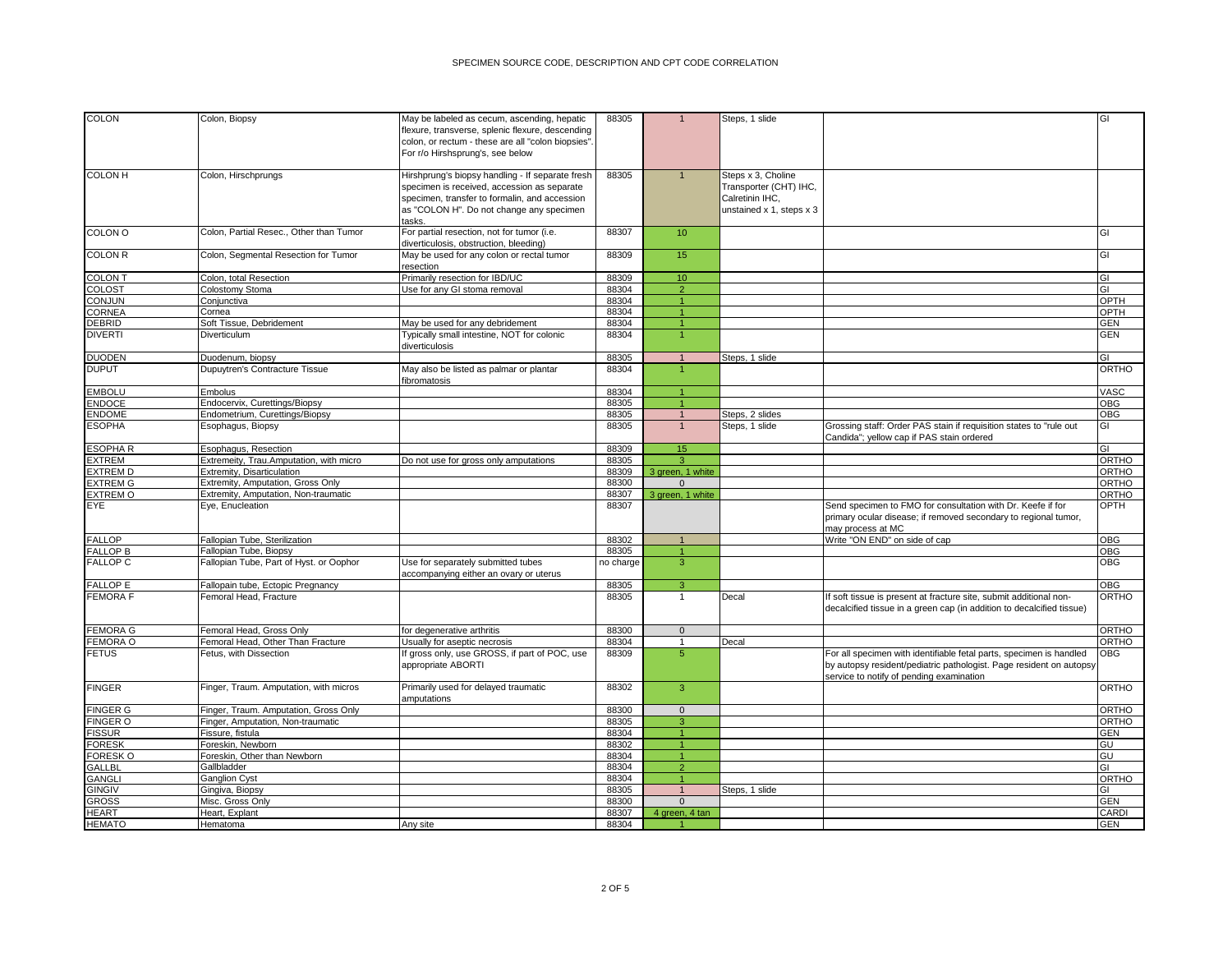| <b>HEMORR</b>     | Hemorrhoids                              |                                                                             | 88304 |                  |                                         |                                                                       | GEN          |
|-------------------|------------------------------------------|-----------------------------------------------------------------------------|-------|------------------|-----------------------------------------|-----------------------------------------------------------------------|--------------|
| <b>HERNIA</b>     | Hernia Sac, Any Location                 |                                                                             | 88302 |                  |                                         |                                                                       | GEN          |
| <b>HYDATI</b>     | Hydatid of Morgagni/Paratubal cyst       |                                                                             | 88304 | $\overline{2}$   |                                         |                                                                       | OBG          |
| <b>HYDROC</b>     | Hydrocele sac                            |                                                                             | 88302 |                  |                                         |                                                                       | GU           |
| <b>ILEUM</b>      | Ileum, Biopsy                            |                                                                             | 88305 | $\overline{1}$   | Steps, 1 slide                          |                                                                       | GI           |
| <b>INTERV</b>     | Intervertebral Disc'                     |                                                                             | 88304 | $\overline{1}$   |                                         |                                                                       | ORTHO        |
| JEJUNU            | Jejunum, Biopsy                          |                                                                             | 88305 | $\overline{1}$   | Steps, 1 slide                          |                                                                       | GI           |
| <b>JOINT</b>      | Joint, Resection with Micros             | Use for joints other than osteoarthritis                                    | 88305 | 1 green, 1 white |                                         |                                                                       | ORTHO        |
| <b>JOINT G</b>    | Joint, Resection, Gross Only             | Use for osteoarthritis (femoral head, knee,                                 | 88300 | $\mathbf{0}$     |                                         |                                                                       | ORTHO        |
|                   |                                          | shoulder)                                                                   |       |                  |                                         |                                                                       |              |
| <b>KIDNEY</b>     | Kidney, Biopsy                           | For medical renal disease (not for tumor)                                   | 88305 | 1p. 1if. em      | ss. if. em                              |                                                                       | <b>REN</b>   |
| <b>KIDNEY D</b>   | Donor Kidney Biopsy for One Legacy       |                                                                             |       |                  |                                         |                                                                       |              |
| <b>KIDNEY R</b>   | Kidney, Partial/Total Nephrectomy        |                                                                             | 88307 | 15               |                                         |                                                                       | GU           |
| <b>KIDNEY T</b>   | Kidney, biopsy post Transplant           |                                                                             | 88305 | 1p, 1if, em      | ss, if, em                              |                                                                       | <b>REN</b>   |
| LABIA             | Labia, Biopsy                            |                                                                             | 88305 |                  | Steps, 1 slide                          |                                                                       | OBG          |
| LARYNX            | Larynx, Biopsy                           |                                                                             | 88305 | $\overline{1}$   | Steps, 1 slide                          |                                                                       | <b>ENT</b>   |
| <b>LARYNX N</b>   | Larynx, Partial/Total Resect. with Nodes |                                                                             | 88309 | 15               |                                         |                                                                       | <b>ENT</b>   |
| <b>LARYNX R</b>   | Larynx, Resection                        |                                                                             | 88307 | 12               |                                         |                                                                       | ENT          |
|                   |                                          |                                                                             |       |                  |                                         |                                                                       |              |
| LEIOMY            | Leiomyomas, Without Uterus               | Procedure is "myomectomy"                                                   | 88305 | 1 to 5           |                                         | If small, one cap. If large, 5 caps                                   | OBG          |
| <b>LIP</b>        | Lip, Biopsy, Resection                   |                                                                             | 88305 | $1$ to $3$       |                                         | If a very small biposy, one cap. If a larger volume resection, three  | ENT          |
|                   |                                          |                                                                             |       |                  |                                         | caps.                                                                 |              |
| LIPOMA            | Lipoma                                   |                                                                             | 88304 |                  |                                         |                                                                       | <b>GEN</b>   |
| LIVER             | Liver, Biopsy                            | For medical liver disease only. For a mass, use<br>"LIVER (MASS BX)"        | 88307 | $\overline{1}$   | 2 slides, trichrome, iron,<br>PAS/PAS-D |                                                                       | GI           |
| LIVER (MASS BX)   | Liver biopsy for mass (unstained slides) |                                                                             |       | $\overline{2}$   | Ribbons, 1 slide,                       | Conservative tissue processing. Repeat all tasks for both blocks      |              |
|                   |                                          |                                                                             |       |                  | unstained                               | submitted.                                                            |              |
| LIVER R           | Liver, Wedge/Resection                   |                                                                             | 88307 | 3 to 12          |                                         |                                                                       | GI           |
| <b>LOOSE</b>      | Loose Body, Joint                        |                                                                             | 88304 | 1                | Decal                                   | If no bone, convert to green cap(s) and no decal                      | ORTHO        |
| <b>LUNG</b>       | Lung, Transbronchial Biopsy              | Also use for transcutaneous biopsy                                          | 88305 | $\overline{2}$   | Unstained                               | Conservative tissue processing                                        | PULM         |
| LUNG, CORE        | Core Biopsy of Lung                      |                                                                             |       | $\overline{2}$   | Unstained                               | Conservatie tissue processing                                         |              |
| LUNG R            | Lung, Total/Lobe/Segment Resection       |                                                                             | 88309 | 12               |                                         |                                                                       | PULM         |
| LUNG W            | Lung, Wedge Biopsy                       |                                                                             | 88307 | $\overline{4}$   |                                         |                                                                       | PULM         |
| <b>LYMPH</b>      | ymph Node, Biopsy                        |                                                                             | 88305 | $\overline{1}$   |                                         |                                                                       | <b>GEN</b>   |
| LYMPH B           | Lymph Node, Sentinel Node for Breast     | Orders steps and unstained                                                  | 88305 | $\overline{1}$   | Steps, 4 slides,                        |                                                                       | <b>GEN</b>   |
|                   |                                          |                                                                             |       |                  | unstained                               |                                                                       |              |
| <b>LYMPH M</b>    | Lymph Node, Sentinel Node for Melanoma   | Orders steps and unstained for two IP                                       | 88305 | $\overline{1}$   | Steps, 4 slides,                        | S-100, Melanoma cocktail IHC stains                                   | <b>GEN</b>   |
| YMPH R            | ymph Nodes, Regional Resection           |                                                                             | 88307 | 10-Feb           |                                         |                                                                       | GEN          |
| LYMPH GYN         | Sentinel Nodes from GYN sites            | Orders steps and unstained for CK antibody                                  | 88305 | $\overline{1}$   | Steps, 4 slides,                        | CK IHC stain                                                          | <b>GEN</b>   |
|                   |                                          |                                                                             |       |                  | unstained                               |                                                                       |              |
| <b>MARROW</b>     | Bone Marrow, Aspirate and Biopsy         |                                                                             | 88305 | $\overline{2}$   | 11sm                                    |                                                                       | <b>HEME</b>  |
| <b>MARROW A</b>   | Bone Marrow, Aspirate                    |                                                                             | 88305 | $\mathbf{1}$     | 8sm                                     |                                                                       | HEME         |
| <b>MARROW C</b>   | Bone Marrow, Core Biopsy only            |                                                                             | 88305 | $\mathbf{1}$     | 3sm                                     |                                                                       | HEME         |
| <b>MARROW P</b>   | Bone Marrow, Aspirate for Pediatrics     |                                                                             | 88305 | $\mathbf{1}$     | 8sm                                     |                                                                       | <b>HEME</b>  |
| <b>MEDIAS</b>     | Mediastinum, Mass                        | Use for a resection, if small specimen, use                                 | 88307 | 10               |                                         |                                                                       | PULM         |
|                   |                                          | "BIOPSY"                                                                    |       |                  |                                         |                                                                       |              |
| <b>MENING O</b>   | Meninges, Other than Tumor               |                                                                             | 88305 | $2$ to $3$       |                                         |                                                                       | NEURO        |
| <b>MENING T</b>   | Meninges, Tumor Resection                |                                                                             | 88307 | 3 to 5           |                                         |                                                                       | NEURO        |
| <b>MENISC</b>     | Meniscus                                 |                                                                             | 88304 |                  |                                         |                                                                       | ORTHO        |
| <b>MUCOCE</b>     | Mucocele, Salivary                       |                                                                             | 88304 | $\overline{1}$   |                                         |                                                                       | ENT          |
| <b>MUSCLE</b>     | Muscle, Biopsy                           | Use for neuromuscular work up only                                          | 88305 | $\overline{1}$   | steps, four slides                      | Write "MUSCLE" on side of cassette                                    | <b>NEURO</b> |
| <b>MYOCAR</b>     | Myocardial Biopsy, Post-Transplant       |                                                                             | 88307 | $\overline{1}$   | Steps, 3 slides, CD3,                   | Draw a heart shape + number of frags on side of cassette, also list   | CARDI        |
|                   |                                          |                                                                             |       |                  | CD68 IHC stains                         | in Cerner PTOE under "pieces", if $< 0.1$ cm, include a "-" after the |              |
| <b>MYOCAR C4D</b> | RV endomyocardium for C4d studies        |                                                                             |       | $\overline{1}$   |                                         | number of pieces<br>This specimen is handled by EM laboratory         |              |
| <b>MYOCAR O</b>   |                                          |                                                                             |       | $\overline{1}$   |                                         | STAINS: Sulfated alcian blue, congo red, iron, and trichrome stains   | CARDI        |
|                   | Myocardium, Other than Post-Transplant   | Use for heart failure work up. Do not use for<br>tissue from cardiac repair | 88307 |                  | Steps, 2 slides                         | to be ordered by grossing staff                                       |              |
| <b>NASAL</b>      | Nasal Mucosa, Biopsy                     |                                                                             | 88305 | $\mathbf{1}$     | Steps, 1 slide                          |                                                                       | <b>ENT</b>   |
| <b>NASAL P</b>    | Nasal/Sinonasal Inflammatory Polyps      |                                                                             | 88304 | -1               |                                         |                                                                       | ENT          |
| <b>NERVE</b>      | Nerve Biopsy                             | Use for neuromuscular work up only, otherwise                               | 88305 | $\overline{1}$   | Tease                                   | Do not cut - write "NERVE" on side of cassette                        | <b>NEURO</b> |
|                   |                                          | use "NERVE I"                                                               |       |                  |                                         |                                                                       |              |
| <b>NERVE G</b>    | Sympathetic Ganglion                     |                                                                             | 88302 |                  |                                         |                                                                       | GEN          |
| <b>NERVE I</b>    | Nerve, Other than biopsy                 |                                                                             | 88302 | $\overline{1}$   |                                         |                                                                       | <b>GEN</b>   |
| <b>NEUROM</b>     | Neuroma, Morton's/Traumatic              |                                                                             | 88304 |                  |                                         |                                                                       | <b>GEN</b>   |
|                   |                                          |                                                                             |       |                  |                                         |                                                                       |              |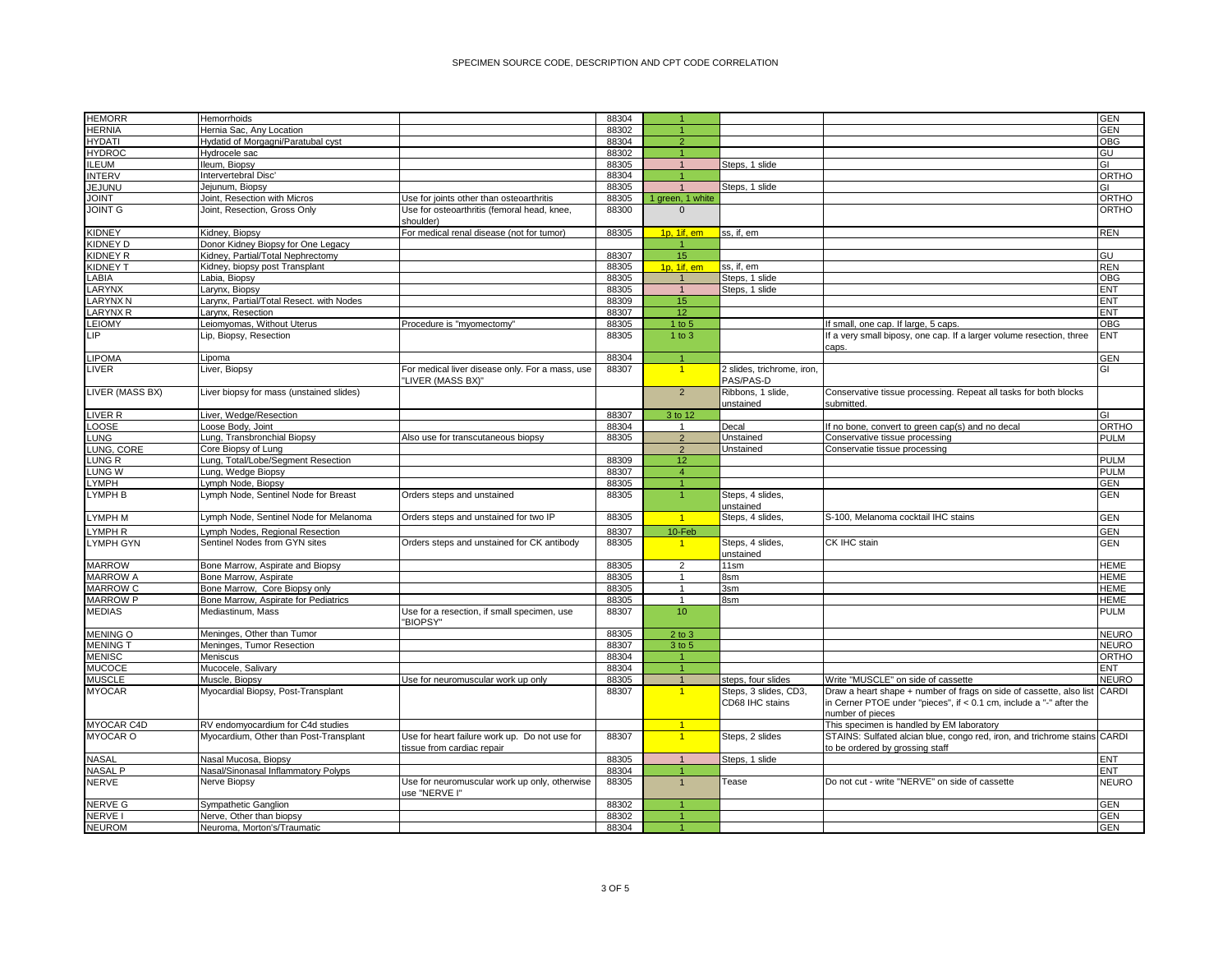| ODONTO              | Odontogenic Cyst                                     |                                                                                           | 88305     |                      |                        |                                       | ENT          |
|---------------------|------------------------------------------------------|-------------------------------------------------------------------------------------------|-----------|----------------------|------------------------|---------------------------------------|--------------|
| <b>ODONTO T</b>     | Odontogenic Tumor                                    |                                                                                           | 88307     | 1 green, 1 white     |                        |                                       | <b>ENT</b>   |
| OMENTU              | Omentum, Biopsy                                      |                                                                                           | 88305     | $\overline{2}$       |                        |                                       | <b>GEN</b>   |
|                     | OMENT RES NOT TUMOR Omental resection, not for tumor |                                                                                           |           | $\overline{2}$       |                        |                                       |              |
| OMENT RES TUMO      | Omental resection with tumor                         |                                                                                           |           | $2$ to 4             |                        |                                       |              |
| <b>OVARY</b>        | Ovary w/wo Tube, Non-neoplastic                      | Ovary without cyst or tumor, not accompanying                                             | 88305     | $\overline{2}$       |                        |                                       | OBG          |
| OVARY B             | Ovary w/wo Tube, Biopsy/Wedge Resection              | uterus                                                                                    | 88305     | $\overline{2}$       |                        |                                       | OBG          |
| OVARY C             | Ovary, Part of Hyst-Oophorectomy                     | Use for separately submitted ovaries without                                              | no charge | $\overline{2}$       |                        |                                       | OBG          |
|                     |                                                      | tumor or cyst accompanying a uterus                                                       |           |                      |                        |                                       |              |
| <b>OVARY T</b>      | Ovary w/wo Tube, Neoplastic                          | Use for any ovary containing a cyst or tumor                                              | 88307     | 3 to 6               |                        |                                       | OBG          |
| PANCRE              | Pancreas, Biopsy                                     | Most often used for pancreatic tumor                                                      | 88307     | $\overline{2}$       | Unstained              | <b>Conservative Tissue Processing</b> | GI           |
| PANCRE R            | Pancreas, Total/Subtotal Resection                   |                                                                                           | 88309     | 15                   |                        |                                       | GI           |
| PARATH              | Parathvroid Gland                                    |                                                                                           | 88305     | $\overline{1}$       |                        |                                       | <b>ENT</b>   |
| PAROTI              | Parotid Gland, Biopsy                                |                                                                                           | 88305     | $\overline{2}$       | Unstained              | <b>Conservative Tissue Processing</b> | <b>ENT</b>   |
| PAROTI <sub>R</sub> | Parotid gland, Resection                             |                                                                                           | 88307     | 5 <sub>5</sub>       |                        |                                       | <b>ENT</b>   |
| PERICA              | Pericardium, Biopsy                                  |                                                                                           | 88305     | $\overline{1}$       |                        |                                       | <b>PULM</b>  |
| PERIPH              | Peripheral smear review                              |                                                                                           | no charge |                      |                        |                                       | <b>HEME</b>  |
| PERITO              | Peritoneum, Biopsy                                   |                                                                                           | 88305     |                      |                        |                                       | <b>GEN</b>   |
| PHARYN              | Nasopharynx/Oropharynx, Biopsy                       | use for ENT biopsies of head and neck                                                     | 88305     |                      |                        |                                       | <b>ENT</b>   |
| PILONI              | Pilonidal Cyst, Sinus                                |                                                                                           | 88304     | $\blacktriangleleft$ |                        |                                       | <b>GEN</b>   |
| PITUIT              | <b>Pituitary Biopsy</b>                              |                                                                                           | 88305     | $\overline{1}$       |                        |                                       | <b>NEURO</b> |
| PLACEN              | Placenta, Third Trimester                            |                                                                                           | 88307     | $\overline{4}$       |                        |                                       | <b>OBG</b>   |
| PLACEN O            | Placenta, Other than Third Trimester                 |                                                                                           | 88305     | $\overline{4}$       |                        |                                       | OBG          |
| PLAQUE              | Atherosclerotic Plaque                               |                                                                                           | 88304     | $\overline{1}$       |                        |                                       | VASC         |
| PLEURA              | Pleura, Biopsy                                       |                                                                                           | 88305     | $\overline{1}$       | Unstained              | Conservative tissue processing        | PULM         |
| POLYP <sub>C</sub>  | Polyp, Colorectal                                    |                                                                                           | 88305     | $\overline{1}$       | Steps, 1 slide         |                                       | GI           |
| POLYP <sub>S</sub>  | Polyp, Stomach/Small Bowel                           |                                                                                           | 88305     |                      | Steps, 1 slide         |                                       | GI           |
| POLYP U             | Polyp, Cervix/Endometrium                            |                                                                                           | 88305     | -1                   |                        |                                       | OBG          |
| PROSTA              | Prostate, Needle Biopsy                              |                                                                                           | 88305     | $\overline{1}$       | Steps, 1 slide         |                                       | GU           |
| PROSTA R            | Prostate, TUR                                        |                                                                                           | 88305     | 2 to 10              |                        |                                       | GU           |
| PROSTA <sub>S</sub> | Prostate, Resection Other than Radical               | Use for simple prostatectomy for obstruction or                                           | 88307     | 18                   |                        |                                       | GU           |
|                     |                                                      | hyperplasia                                                                               |           |                      |                        |                                       |              |
| PROSTA T            | Prostate, Radical Resection                          |                                                                                           | 88309     | 18                   |                        |                                       | GU           |
| RFS 1               | Biopsy or margin for RFS, 1 slide                    | Do not use for resections with RFS. For those,                                            | 88305     | $\overline{1}$       | 1 RFS, 1 perm          |                                       | <b>GEN</b>   |
|                     |                                                      | add .RFS through PTOE                                                                     | 88331     |                      |                        |                                       |              |
| RFS <sub>2</sub>    | Biopsy or margin for RFS, 2 slides                   | Do not use for resections with RFS. For those.                                            | 88305     | $\overline{1}$       | 1 RFS, 1 RFS Deeper, ! |                                       | <b>GEN</b>   |
|                     |                                                      | add .RFS through PTOE                                                                     | 88331     |                      | perm                   |                                       |              |
| RFS <sub>3</sub>    | Biopsy or margin for RFS, 3 slides                   | Do not use for resections with RFS. For those,                                            | 88305     | $\overline{1}$       | 1 RFS, 2 RFS Deeper,   |                                       | <b>GEN</b>   |
|                     |                                                      | add .RFS through PTOE                                                                     | 88331     |                      | lperm                  |                                       |              |
| <b>SINUS</b>        | Sinus, Paranasal, Biopsy                             | Donot use for sinonasal polyps, use POLYP N                                               | 88305     |                      |                        |                                       | <b>ENT</b>   |
| <b>SKIN</b>         | Skin, Cyst/tag/debridm.                              |                                                                                           | 88304     | $\overline{1}$       |                        |                                       | <b>GEN</b>   |
| SKIN I              | Skin, plastic repair, incidental, etc.               |                                                                                           | 88302     | $\overline{1}$       |                        |                                       | <b>GEN</b>   |
| <b>SKIN IF</b>      | Skin, Biopsy for Immunoflouresence                   |                                                                                           |           |                      |                        |                                       |              |
| SKIN O              | Skin Biopsy, Other than cyst/tag/debrim              |                                                                                           | 88305     | $\overline{1}$       |                        |                                       | <b>GEN</b>   |
| SMALL               | Small Bowel, Biopsy                                  |                                                                                           | 88305     | $\overline{1}$       | Steps, 1 slide         |                                       | GI           |
| SMALL O             | Small Bowel, Resection Other than Tumor              |                                                                                           | 88307     | 8                    |                        |                                       | GI           |
| SMALL R             | Small Bowel, Resection for Tumor                     |                                                                                           | 88309     | 15                   |                        |                                       | GI           |
| SOFT                | Soft Tissue Mass, Other than Lipoma                  |                                                                                           | 88307     | 3 to 10              |                        |                                       | <b>GEN</b>   |
|                     |                                                      | If specimen submitted as "Mass", visually<br>inspect to see if lipoma before accessioning |           |                      |                        |                                       |              |
| SOFT O              | Soft T., Other than Tumor/MassDebride.               |                                                                                           | 88305     | $1$ to $2$           |                        |                                       | <b>GEN</b>   |
| SOFT <sub>R</sub>   | Soft Tissue Tumor, Extensive Resection               |                                                                                           | 88309     | 15 <sub>15</sub>     |                        |                                       | <b>GEN</b>   |
| SPERMA              | Spermatocele                                         |                                                                                           | 88304     | $\mathbf{1}$         |                        |                                       | GU           |
| SPLEEN              | Spleen                                               |                                                                                           | 88305     | $\overline{5}$       |                        |                                       | GEN          |
| STILLBORN           | Report to Reference Stillborn Autopsy                | Notify autopsy resident/pediatric pathologist for                                         |           |                      |                        |                                       |              |
| <b>STOMAC</b>       | Stomach, Biopsy                                      | case handling                                                                             | 88305     |                      | Step, 1 slide          |                                       | GI           |
| STOMAC O            | Stomach, Resection other than for Tumor              | Typically will be for ulcers, bariatric surgery                                           | 88307     | 3                    |                        |                                       | GI           |
| STOMAC <sub>T</sub> | Stomach Subtotal/Total Resect for Tumor              |                                                                                           | 88309     | 12                   |                        |                                       | GI           |
| SUBMAN              | Submandibular Gland, Biopsy                          |                                                                                           | 88305     | $\blacktriangleleft$ |                        |                                       | ENT          |
| SUBMAN R            | Submandibular Gland, Resection                       |                                                                                           | 88307     | $\overline{5}$       |                        |                                       | <b>ENT</b>   |
| SYNOVI              | Synovium, Biopsy                                     |                                                                                           | 88305     |                      |                        |                                       | ORTHO        |
|                     |                                                      |                                                                                           |           |                      |                        |                                       |              |